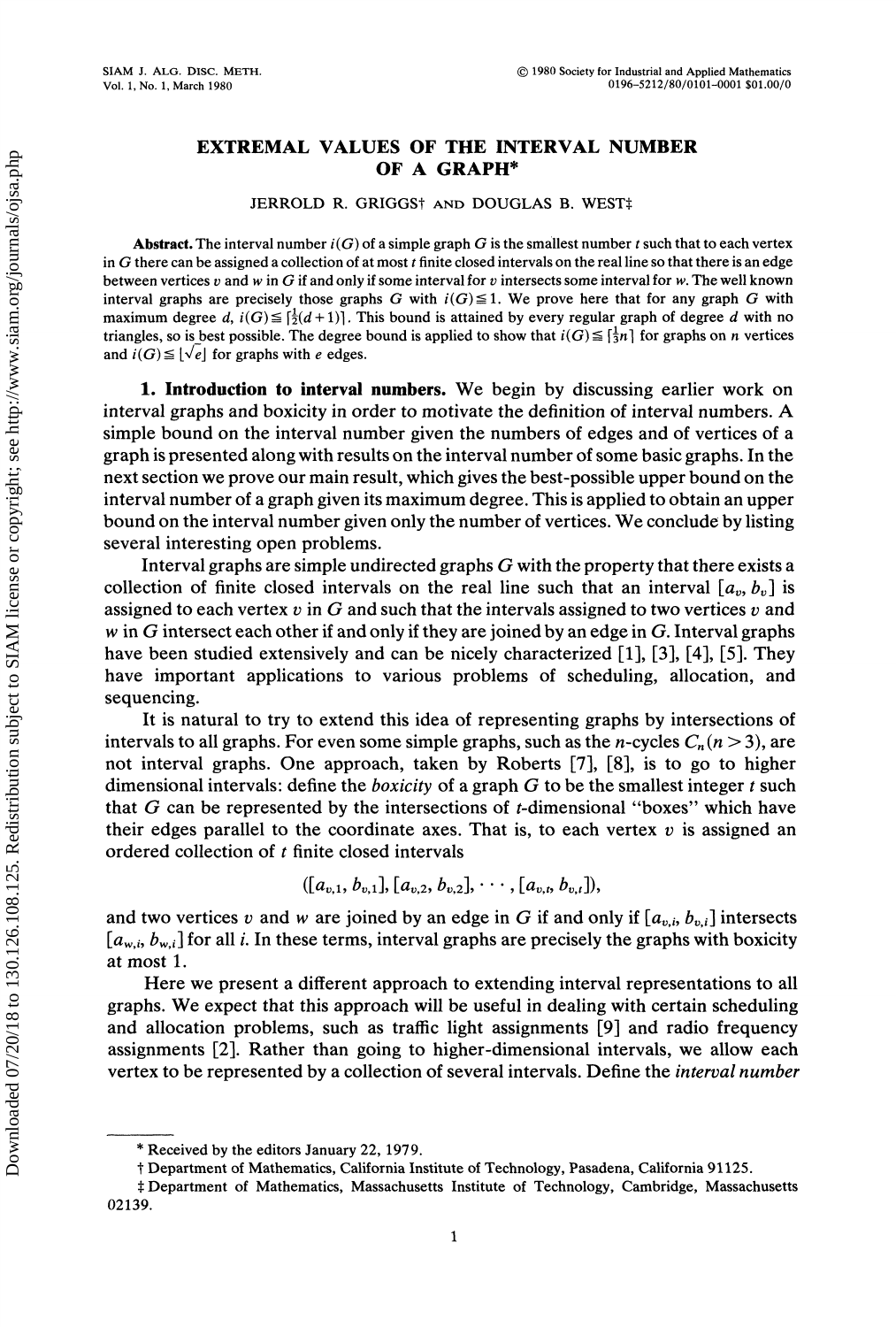of a graph G, denoted  $i(G)$ , to be the smallest integer  $t \ge 0$  such that there can be assigned to each vertex in  $G$  a collection of at most  $t$  finite closed intervals so that there is an edge in G between vertices v and w if and only if some interval for v intersects some interval for w. This definition is due to R. McGuigan  $[6]$ .

 $i(G)$  exists for any graph G: An interval representation of G is obtained by taking a pair of overlapping intervals, one labelled v and the other w, for each edge  $\{v, w\}$  in G. These pairs of intervals are to be separated from each other. Of course, this construction will not achieve the value  $i(G)$  in general.

Interval graphs are precisely those graphs with  $i(G) \leq 1$ . Only for graphs with no edges does  $i(G) = 0$ . Complete graphs are interval graphs, so  $i(K_n) = 1$ . To represent  $K_n$ , just stack up *n* intervals, one per vertex, so that their mutual intersection is nonempty. The cycles  $C_n$ ,  $n > 3$ , are not interval graphs.  $i(C_n) = 2$  as the representation in Fig. 1 shows for  $C_4$ .



FIG. 1

Using the Lekkerkerker-Boland forbidden subgraph characterization of interval graphs [5], it is straightforward to show that for trees T,  $i(T) = 1$  if and only if T contains no induced subgraphs of the form shown in Fig. 2. Otherwise,  $i(T) = 2$ . See [10] for details.



Next we consider arbitrary graphs which contain no triangles. We present <sup>a</sup> simple proof of a useful lower bound on  $i(G)$  given the number of edges and the number of vertices in G. Here [x] denotes the least integer no smaller than x, and  $|x|$  denotes the integer part of x.

THEOREM 1. Let G be a simple graph on n vertices and  $e > 0$  edges which contains no  $K_3$ . Then  $i(G) \geq [(e+1)/n]$ .

*Proof.* As  $e > 0$ , we have  $i(G) \ge 1$ . Suppose we are given an interval representation I for G which attains the bound  $i(G)$ , i.e., uses no more than  $i(G)$  intervals per vertex. As G contains no  $K_3$ , no three intervals in I may share a point. For each edge {v, w} in G, there must be a stretch of points on the real line where a  $v$ -interval overlaps a w-interval. At the right end of such a stretch, one of the two intervals must end. It follows that there must be at least  $e + 1$  intervals in *I*. Thus some vertex must be represented by at least  $[(e+1)/n]$  intervals, so that  $i(G) \geq [(e+1)/n]$ .  $\Box$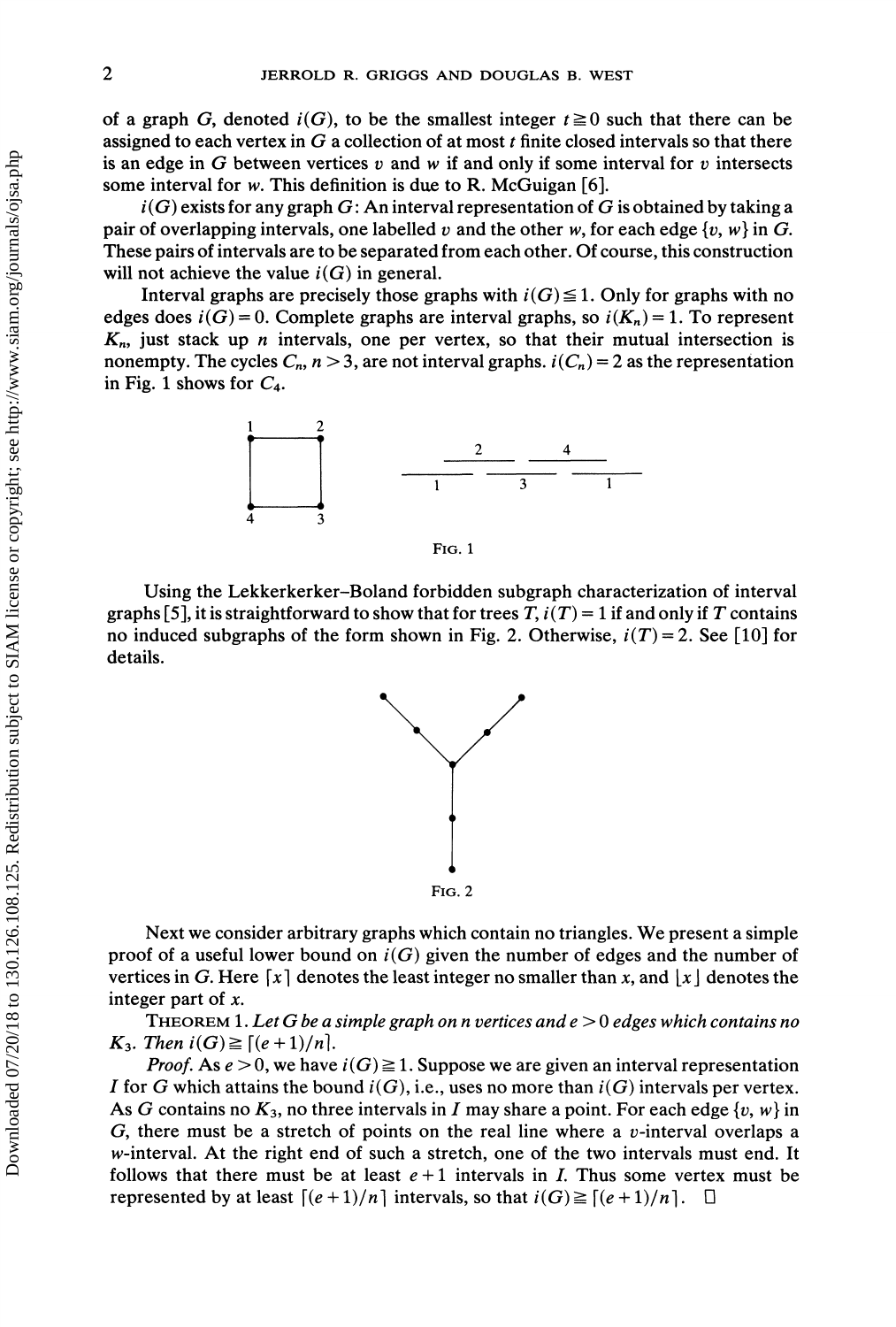We thus derive <sup>a</sup> lower bound on the interval numbers of complete bipartite graphs:

COROLLARY.

$$
i(K_{m,n}) \geq \left\lceil \frac{mn+1}{m+n} \right\rceil.
$$

We have constructed interval representations which show that this lower bound is actually the correct value of  $i(K_{m,n})$  in various special cases. But Trotter and Harary [10], working independently of us, have proposed the same definition of  $i(G)$  and have come up with a construction for all m and n of interval representations of  $K_{m,n}$  using at most  $[(mn+1)/(m+n)]$  intervals per vertex to show that this lower bound is always the actual value of  $i(K_{m,n})$ .

We have some results on  $i(G)$  for complete p-partite graphs with  $p > 2$  which we are currently trying to improve and plan to discuss in another paper.

2. The degree bound. Now we come to the main result of this paper, the best-possible upper bound on  $i(G)$  for graphs G which have degree at most d at each vertex. Note that an upper bound is what is interesting; the lower bound is just <sup>1</sup> for all  $d > 0$ , because  $i(K_{d+1}) = 1$ . The construction following the definition of  $i(G)$  established an upper bound of d on  $i(G)$ . Here we shall lower this bound to  $\lceil \frac{i}{2}(d+1) \rceil$  and show that it is actually attained by some graphs. The interval representation to attain this upper bound is simple to construct for <sup>a</sup> given graph, and it has some other nice properties. We apply this result in the next two sections to obtain upper bounds on  $i(G)$  when G has a given number of vertices or edges. For convenience let  $d(v)$  denote the degree of vertex v.

THEOREM 2. If G is a graph with  $d = \max_{v} d(v) > 0$ , then  $i(G) \leq \lceil \frac{1}{2}(d+1) \rceil$ .

*Proof.* For any graph G with d as above we must give an interval representation for G using at most <sup>d</sup> intervals per vertex in order to prove the theorem. We do this by induction on the number *n* of vertices of G using this stronger induction hypothesis:

(\*) For any graph G on n vertices and any vertex v in G there is an interval representation of  $G$  in which the leftmost interval is a v-interval and in which, for each vertex w in G, there are at most  $\left[\frac{1}{2}(d(w) + 1)\right]$  w-intervals.

An interval [a, b] is *leftmost* (respectively, *rightmost*) if for any other interval [c, d] in the representation,  $a < c(b > d)$ .

Hypothesis (\*) holds trivially for  $n = 1$ . So assume that G has  $n > 1$  vertices and that (\*) holds for all graphs on fewer than n vertices. Let  $v$  be any vertex in G. We now construct an interval representation satisfying  $(*)$ .

Suppose first that there is a circuit  $C_1$  passing through v in G. By circuit we mean a path which begins and ends at  $v$  without repeating edges and without passing through any vertex twice. Say  $C_1 = v$ ,  $w_1$ ,  $w_2$ ,  $\dots$ ,  $w_k$ , v lists the vertices in  $C_1$  in order, where  $k \ge 2$ . Figure 3 shows an interval representation of the edges in  $C_1$ . Now remove these edges from G (but not the vertices). Suppose there remains another circuit  $C_2$  through v. Then represent each edge in  $C_2$  using the same idea as for  $C_1$ , except the v-interval on the right for  $C_1$  is used as the v-interval on the left for representing  $C_2$ . Continue this

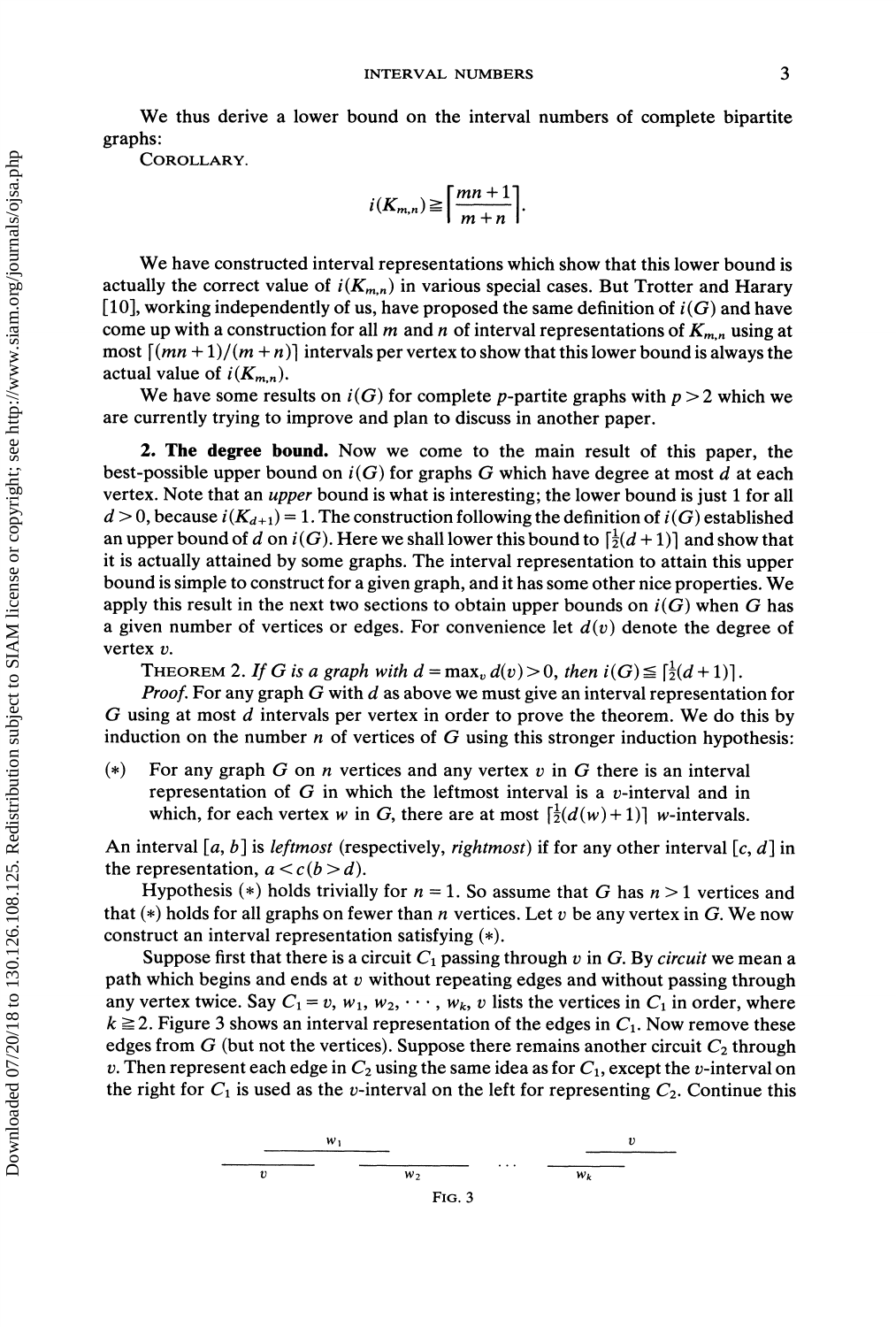procedure of representing and deleting the edges in circuits through  $v$  until no more circuits pass through  $v$ .

In the case that there is no such circuit  $C_1$  passing through v, just put down a single v-interval. So, in general, if we remove m circuits through v, the number of v-intervals used is precisely  $m + 1$ , and the left-most and rightmost intervals are v-intervals. In removing these circuits, the degree of each vertex  $w \neq v$  is reduced by twice the number of w-intervals used in the representation.

If v now belongs to no edges, apply (\*) by induction to the rest of G to obtain a representation which satisfies the degree bound in  $(*)$  at each vertex. Otherwise, suppose that there are  $p > 0$  vertices adjacent to v in G, which we call  $u_1, u_2, \dots, u_p$ . Since no circuits pass through v now, the vertices  $u_i$  lie in distinct components if v is deleted from G. Let  $G_i$  be the component containing  $u_i$ . By induction there is an interval representation  $I_i$  of  $G_i$  in which  $u_i$  is leftmost and in which the number of intervals for each vertex is bounded according to  $(*)$ .

Put  $I_1$  to the right of the intervals used to represent the circuits of G so that the leftmost  $u_1$ -interval in  $I_1$  overlaps the rightmost v-interval. This represents the edge  $\{v, u_1\}$  and all edges in  $G_1$ . For  $p > 1$ , add  $[p/2]$  *additional v*-intervals to the right of the intervals used thus far. Reverse the order of representations  $I_2$ ,  $I_4$ ,  $I_6$ ,  $\cdots$  so that there are intervals for  $u_2, u_4, u_6, \cdots$  which are rightmost in their representations. Then insert the  $I_i$  in the representation of G so that  $I_2$  is to the left of the leftmost new v-interval,  $I_3$ is to its right,  $I_4$  is to left of the second new v-interval, and so on. The extreme  $u_i$ -interval in  $I_i$  should overlap the v-interval. Figure 4 shows the construction. To complete the construction, represent any remaining edges, by induction on  $(*)$ , with intervals to the right of all the other intervals.



We have now represented all the edges of  $G$ , and no others. A v-interval is leftmost. By counting the intervals used, it follows that not more than  $\left[\frac{1}{2}(d(w)+1)\right]$ intervals are used for any vertex w in G. Thus  $(*)$  is satisfied, and the theorem is proven.  $\Box$ 

That this bound is best possible follows from this result:

COROLLARY. For any regular graph G of degree d containing no  $K_3$ ,

$$
i(G) = \lceil \frac{1}{2}(d+1) \rceil.
$$

*Proof.* Suppose G is a regular graph of degree d containing no  $K_3$ , and let n be the number of vertices of G. G has exactly  $\frac{1}{2}$ nd edges, so by Theorem 1,

$$
i(G) \geq \lceil \left(\frac{1}{2}nd + 1\right)/n \rceil = \lceil \frac{1}{2}(d+1) \rceil,
$$

and this is just the upper bound on  $i(G)$  in Theorem 2.  $\Box$ 

Two important examples of such graphs are  $K_{d,d}$  and  $Q_d$ , the d-dimensional cube. A strong property of the representation in the proof of Theorem <sup>2</sup> that may be useful in some applications is that it has *depth two*: no three intervals overlap on the real line.

3. The vertex bound. Another extremal problem of interest is this: Among all graphs G on n vertices, how large can  $i(G)$  be? Since  $d \leq n-1$ , it follows from Theorem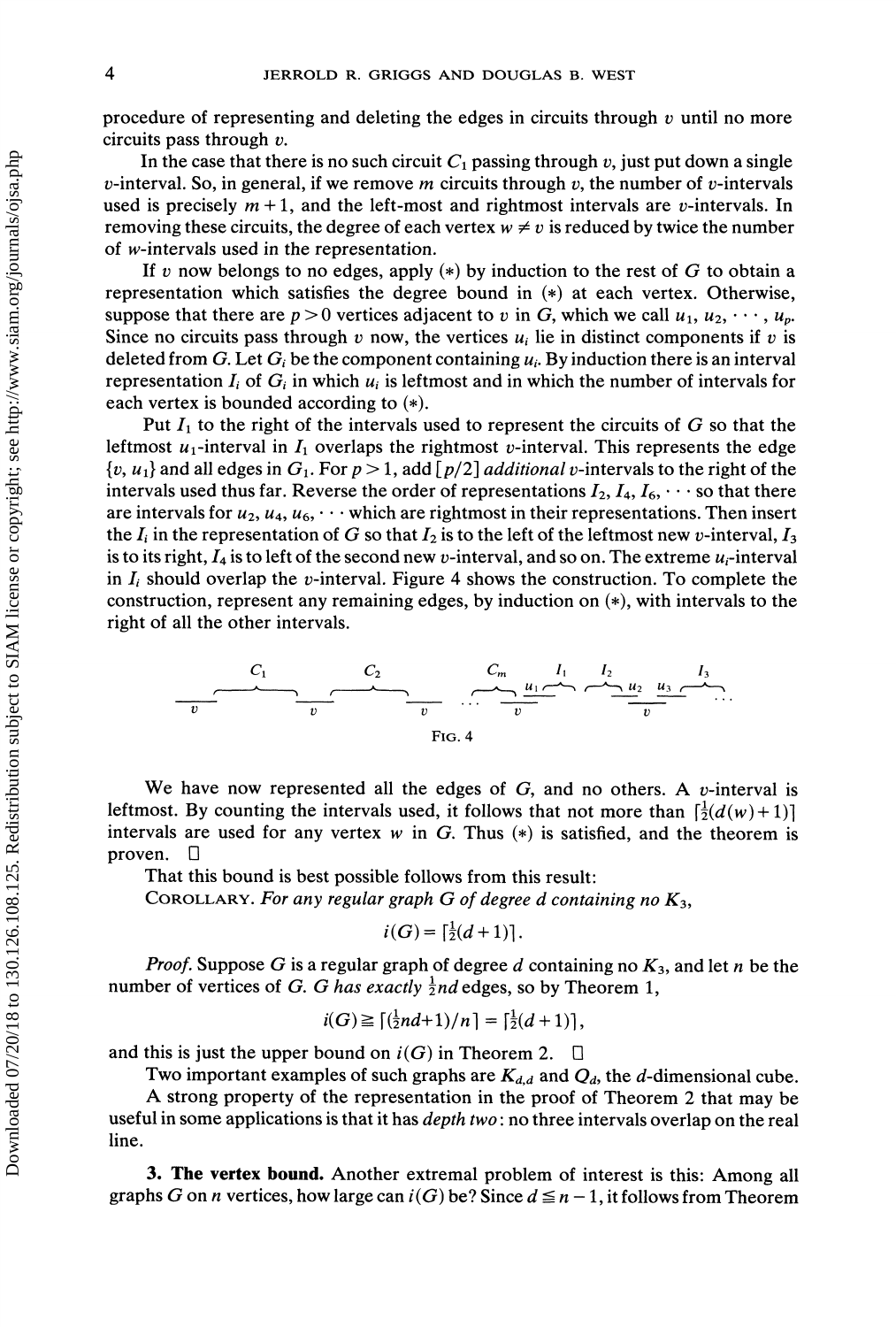2 that  $i(G) \leq \lceil \frac{1}{2}n \rceil$ . As an application of Theorem 2 we present here a nice interval construction to improve this bound on  $i(G)$  to  $\left[\frac{1}{3}n\right]$ .

THEOREM 3. If G has n vertices, then  $i(G) \leq \lceil \frac{1}{3}n \rceil$ .

*Proof.* The proof is by induction on n. It is certainly true for  $n \le 3$ . Now suppose G has  $n > 3$  vertices. We prove  $i(G) \leq \lceil \frac{1}{3}n \rceil$  in two cases, depending on whether or not G has a triangle.

First suppose G contains some triangle, on vertices  $T = \{u, v, w\}$ . The intervals shown in Fig. 5 represent the edges in  $T$  and have the additional property that for any subset of  $T$  there is a stretch of the line in which intervals for precisely this subset



overlap. Hence we can represent all edges between T and  $G-T$  (the vertices outside T) using at most one interval per vertex in  $G-T$ : For example, if a vertex x in  $G-T$ neighbors  $u$  and  $w$ , put a small x-interval inside the interval where the  $u$ - and  $w$ -intervals overlap, but no  $v$ -interval does. At most two intervals are used for each vertex in  $T$  in taking care of all edges involving  $T$ . Now, by induction, represent all edges between vertices in G-T, using at most  $\left[\frac{1}{2}n\right]-1$  intervals per vertex. Place these intervals away from those involving  $T$  to complete the construction.

It remains to consider graphs G with no triangle. By Theorem 2,  $i(G) \leq \lceil \frac{1}{3}n \rceil$  holds provided that  $\lceil \frac{1}{2}(d+1) \rceil \leq \lceil \frac{1}{3}n \rceil$ , or, equivalently,  $d \leq 2 \lceil \frac{1}{3}n \rceil - 1$ . Thus in the remaining case it suffices to assume that G contains some vertex v of degree at least  $\frac{2}{3}n$ . Let W be the set of vertices adjacent to v. There are no edges in W because  $G$  has no triangles. Let X be the set of vertices outside  $W \cup \{v\}$ . To represent all edges incident on W, take a long interval for each of the vertices in  $X \cup \{v\}$ , no two intersecting, and for each edge  $\{w, y\}$ , with  $w \in W$  and  $y \in X \cup \{v\}$ , put a small w-interval inside the y-interval. (See Fig. 6.) At most  $\frac{1}{3}n$  intervals are used for each  $w \in W$  because  $|X \cup \{v\}| \leq \frac{1}{3}n$ . The only remaining edges involve pairs of vertices in  $X$  and can be represented, by induction, using at most  $\lceil \frac{1}{3}X \rceil$  intervals per vertex in X. This represents G with at most  $\lceil \frac{1}{3}n \rceil$ intervals per vertex.  $\Box$ 

Trotter and Harary [10] independently discovered the same  $\lceil \frac{1}{3}n \rceil$  bound on  $i(G)$ . The constructiori given here is simpler. How good is this bound? The balanced complete bipartite graphs,  $K_{\lfloor n/2\rfloor,\lceil n/2\rceil}$ , show that  $i(G)$  can get at least as large as  $\lceil \frac{1}{4}(n+1)\rceil$ . This agrees with  $\left[\frac{1}{2}n\right]$  for  $n < 7$ . At  $n = 7$  it is not difficult to prove that  $i(G)$  can be at most 2, so the  $\left[\frac{1}{2}n\right]$ -bound is not always best possible. It is natural to conjecture that these graphs  $K_{\lfloor n/2 \rfloor,\lfloor n/2 \rfloor}$  are extremal among all graphs G on n vertices, just as they were for graphs of maximum degree d. That is, the best possible upper bound on  $i(G)$  should be  $\left[\frac{1}{4}(n+1)\right]$ . One of us (Griggs) has recently succeeded in showing this, but owing to the length and complexity of the proof, it will appear elsewhere [13].

4. The edge bound. How large can the interval number of a graph with  $e$  edges get? Theorem 2 can again be applied to give an upper bound.

THEOREM 4. If G has e edges, then  $i(G) \leq \lceil \sqrt{e} \rceil$ .

*Proof.* The theorem holds trivially if  $e \le 1$ , so assume that G has  $e > 1$  edges and that the theorem holds for all graphs with fewer than e edges. Let  $k = \lfloor \sqrt{e} \rfloor$ . If  $d < 2k$ , then  $i(G) \leq k$  by Theorem 2. So assume that  $d \geq 2k$  and let v be a vertex of degree d. Represent all edges containing  $v$  by  $a$  long  $v$ -interval overlapped by a small w-interval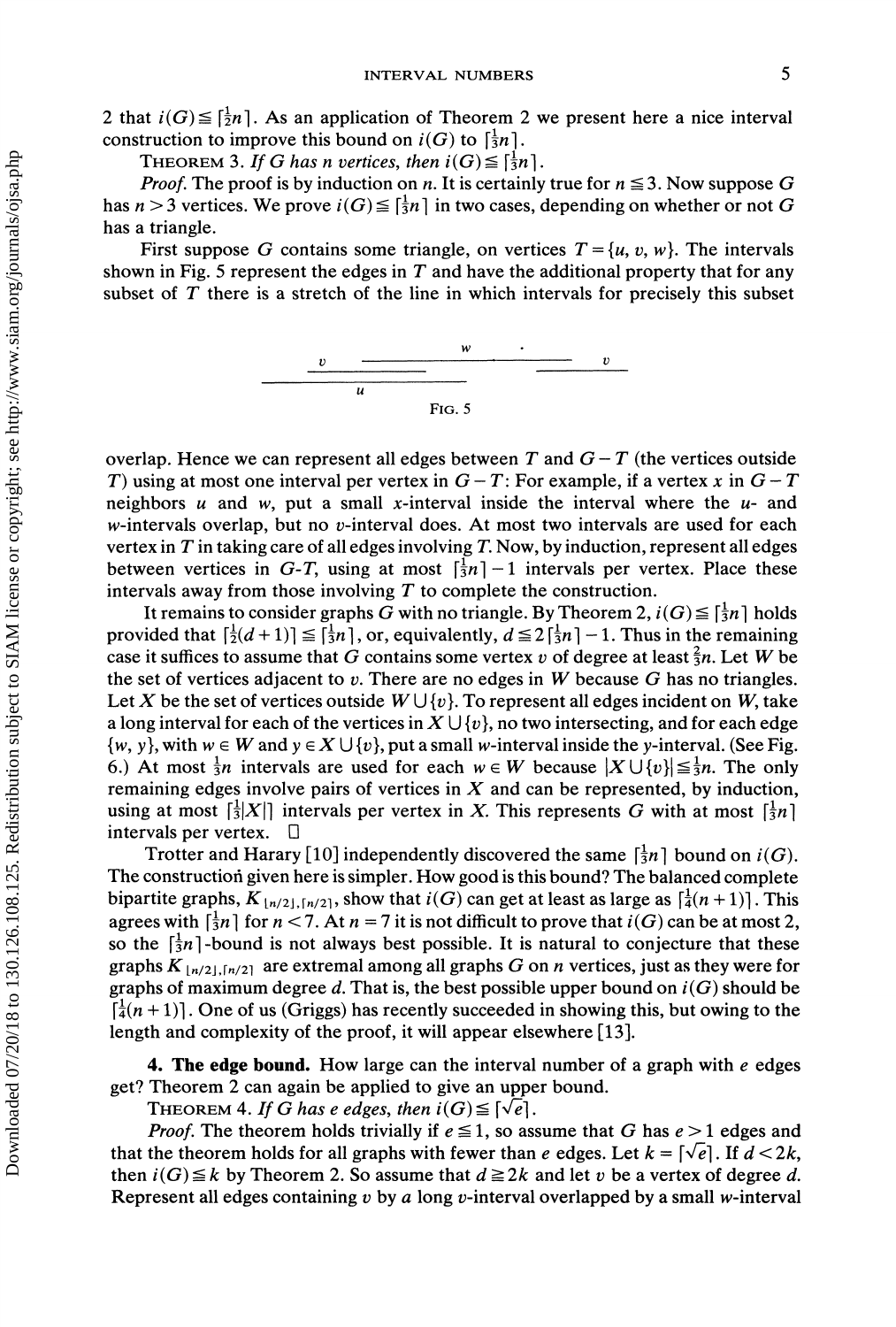for each neighbor w of v (see the v-interval in Fig. 6). This requires at most one interval per vertex in G. The remaining  $e-d < (k-1)^2$  edges in G can be represented using at most  $k-1$  intervals per vertex by induction.  $\Box$ 



This argument can be refined to obtain the slightly stronger result that  $i(G) \leq |\sqrt{e}|$ . It can be shown that  $i(G) \le 2$  for  $e = 9$ , so this upper bound  $|\sqrt{e}|$  is not best possible. The graphs  $K_{2m,2m}$ ,  $m = 1, 2, 3, \cdots$ , show that  $i(G)$  can get at least as large as  $1 + \lfloor \frac{1}{2} \sqrt{e} \rfloor$ . We conjecture that this is also an upper bound, which would be best possible.

5. Areas requiring turther study. Applications will motivate the study of other problems related to interval numbers. We propose the following:

- 1. Give a forbidden subgraph characterization of the graphs with interval number at most k, where  $k \ge 2$ .
- 2. Interval numbers minimize the maximum number of intervals used for any vertex in representing G. One could instead seek to minimize the total number of intervals required in a representation.
- 3. Representations could be restricted to being of depth at most  $r$  by not allowing any  $r + 1$  intervals to share a point. What can be said about the "depth r interval" number"?
- 4. Rather than intervals, one can use circular arcs to represent vertices and ask for a circular interval number  $i_c(G)$ . This means that we allow a single interval to go to  $+\infty$  and come back from  $-\infty$ , so that  $(-\infty, a] \cup [b, \infty)$ , with  $a < b$ , counts as a single circular interval,  $i_c(C_n) = 1 < i(C_n) = 2$  for  $n > 3$ . Graphs with  $i_c(G) \le 1$ are known as circular-arc graphs [11], [12]. What is the behavior of  $i_c(G)$ ? It should be similar to  $i(G)$  since for all graphs,  $i(G) \geq i_c(G) \geq i(G)-1$ .

Acknowledgments. We are indebted to Fred Roberts for introducing us to interval graphs and for bringing the work of Trotter and Harary to our attention; to Robert McGuigan for proposing the study of interval numbers; and to Daniel J. Kleitman for making some valuable suggestions. This work originated at the NSF-CBMS Regional Conference in Graph Theory at Colby College, June, 1977.

## **REFERENCES**

- [1] D. R. FULKERSON AND O. A. GROSS, Incidence matrices and interval graphs, Pacific J. Math., <sup>15</sup> (1965), pp. 835-855.
- [2] E. N. GILBERT, Mobile radio frequency assignments, unpublished technical memorandum, Bell Telephone Laboratories, 1972.
- [3] P. C. GILMORE AND A. J. HOFFMAN, A characterization of comparability graphs and of interval graphs, Canad. J. Math., 16 (1964), pp. 539-548.
- [4] G. HAJOS, Uber eine Art yon Graphen, Internat. Math. Nachr., 47 (1957), p. 65.
- [5] C. B. LEKKERKERKER AND J. CH. BOLAND, Representation of a finite graph by a set of intervals on the real line, Fund. Math., 51 (1962), pp. 45-64.
- [6] R. McGUIGAN, presentation at NSF-CBMS Conference at Colby College, June, 1977.
- [7] F. S. ROBERTS, On the boxicity and cubicity of a graph, Recent Progress in Combinatorics, W. T. Tutte, ed., Academic Press, New York, 1969, pp. 301-310.